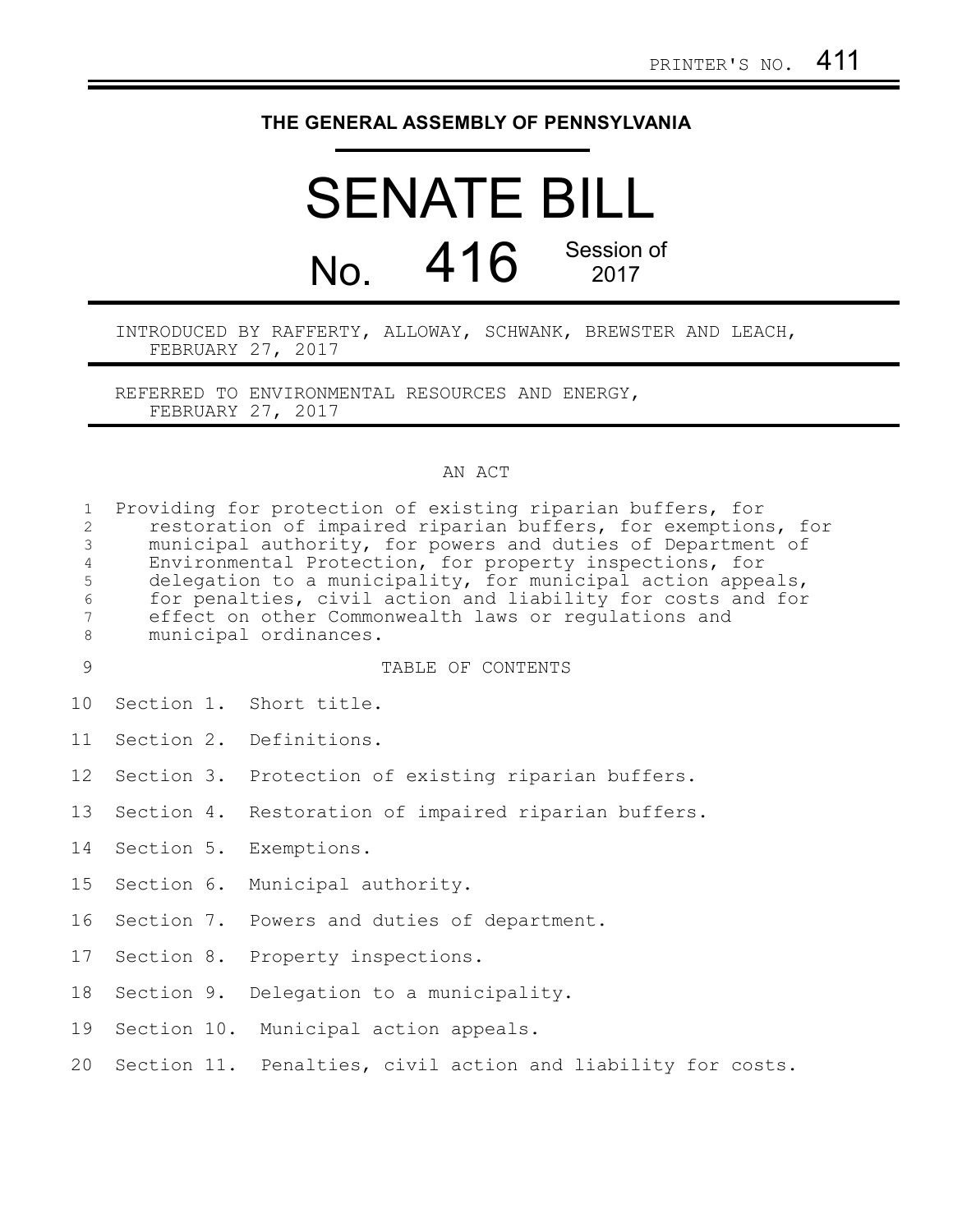Section 12. Preemption and limitation. 1

2 Section 13. Severability.

3 Section 14. Effective date.

The General Assembly of the Commonwealth of Pennsylvania hereby enacts as follows: 4 5

Section 1. Short title. 6

This act shall be known and may be cited as the Riparian Buffer Protection Act. 7 8

Section 2. Definitions. 9

The following words and phrases when used in this act shall have the meanings given to them in this section unless the context clearly indicates otherwise: 10 11 12

"Department." The Department of Environmental Protection of the Commonwealth. 13 14

"Earth disturbance." A construction or other human activity that disturbs the surface of the land, including land clearing and grubbing, grading, excavations, embankments, land development, agricultural plowing or tilling, operation of animal heavy use areas, timber harvesting activities, mineral extraction, and the moving, depositing, stockpiling or storing of soil, rock or earth material. 15 16 17 18 19 20 21

"Earth disturbance activity." An act that comprises, facilitates or results in earth disturbance. 22 23

"Exceptional value water." Surface water of exceptional value that satisfies the provisions of 25 Pa. Code § 93.4b(b) (relating to qualifying as high quality or exceptional value waters). 24 25 26 27

"Floodplain." A land area that: 28

(1) is susceptible to flooding; and 29

(2) has at least a 1% probability of flooding occurring 30

20170SB0416PN0411 - 2 -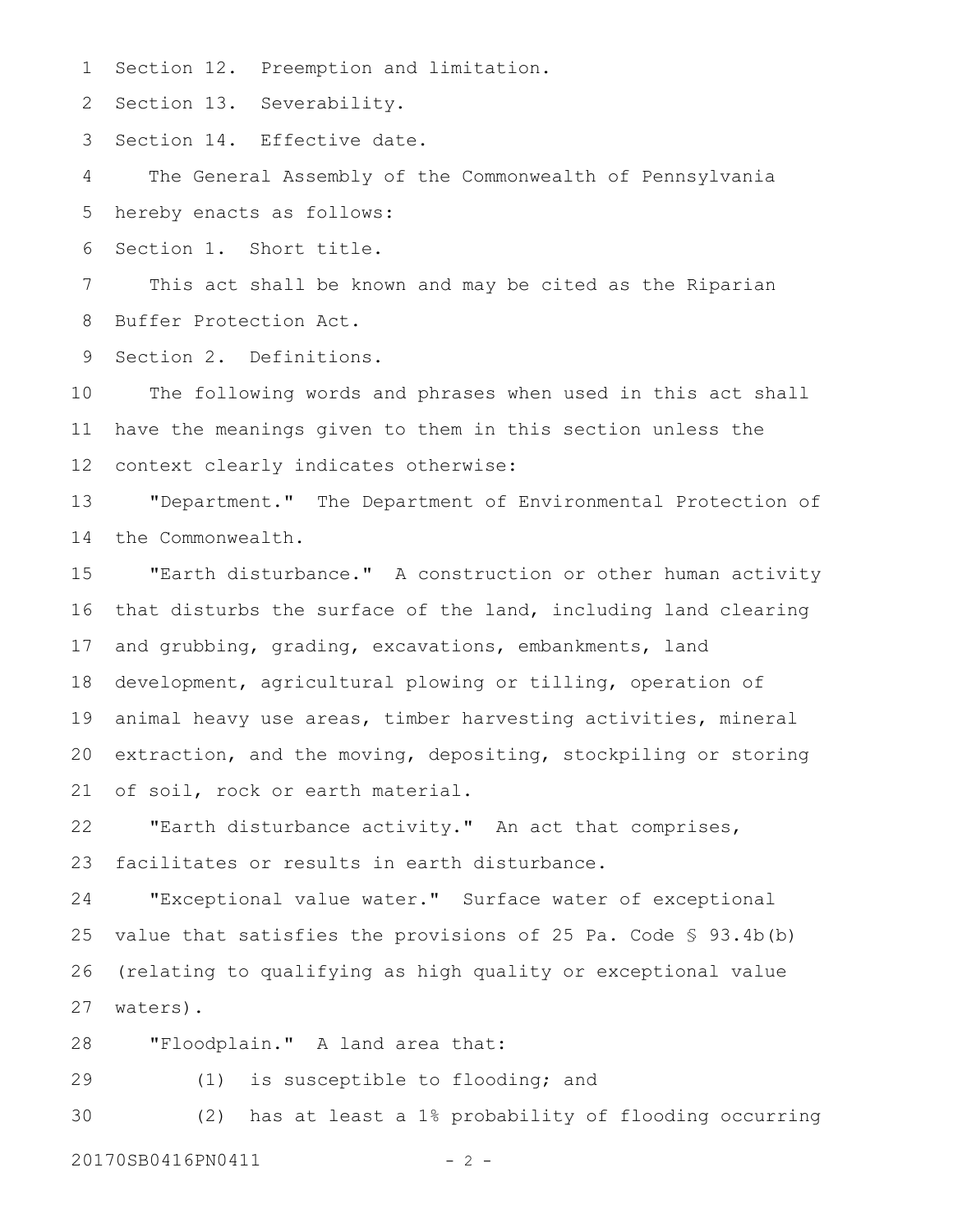in a calendar year based on the basin being fully developed as shown on a current land use plan. For an area without a mapped 100-year floodplain, the 100-year floodplain is considered to extend for a horizontal distance of 50 feet from the top of the stream bank. 1 2 3 4 5

"High quality water." Surface water having quality that exceeds levels necessary to support propagation of fish, shellfish, wildlife and recreation in and on the water by satisfying the provisions of 25 Pa. Code § 93.4b(a). 6 7 8 9

"Impaired riparian buffer." A riparian buffer that, as a result of land development activity, contains impervious cover or is no longer a natural riparian buffer. 10 11 12

"Impervious cover." A surface that does not readily absorb precipitation and surface water. The term includes: 13 14

- (1) A building. 15
- (2) A parking area. 16

(3) A driveway. 17

(4) A road. 18

- (5) A sidewalk. 19
- (6) A swimming pool. 20

(7) An area in concrete, asphalt, packed stone or an equivalent surface, including a surface with a coefficient of runoff of 0.7 or higher. 21 22 23

(8) Disturbed soil with a bulk density of 95% of the value at which plant growth limitation is expected for average plant material. 24 25 26

"Land development." A land change, including clearing, grubbing, stripping, removal of vegetation, dredging, grading, excavating, transporting and filling of land, construction, subdivision, paving or other increase in impervious cover. 27 28 29 30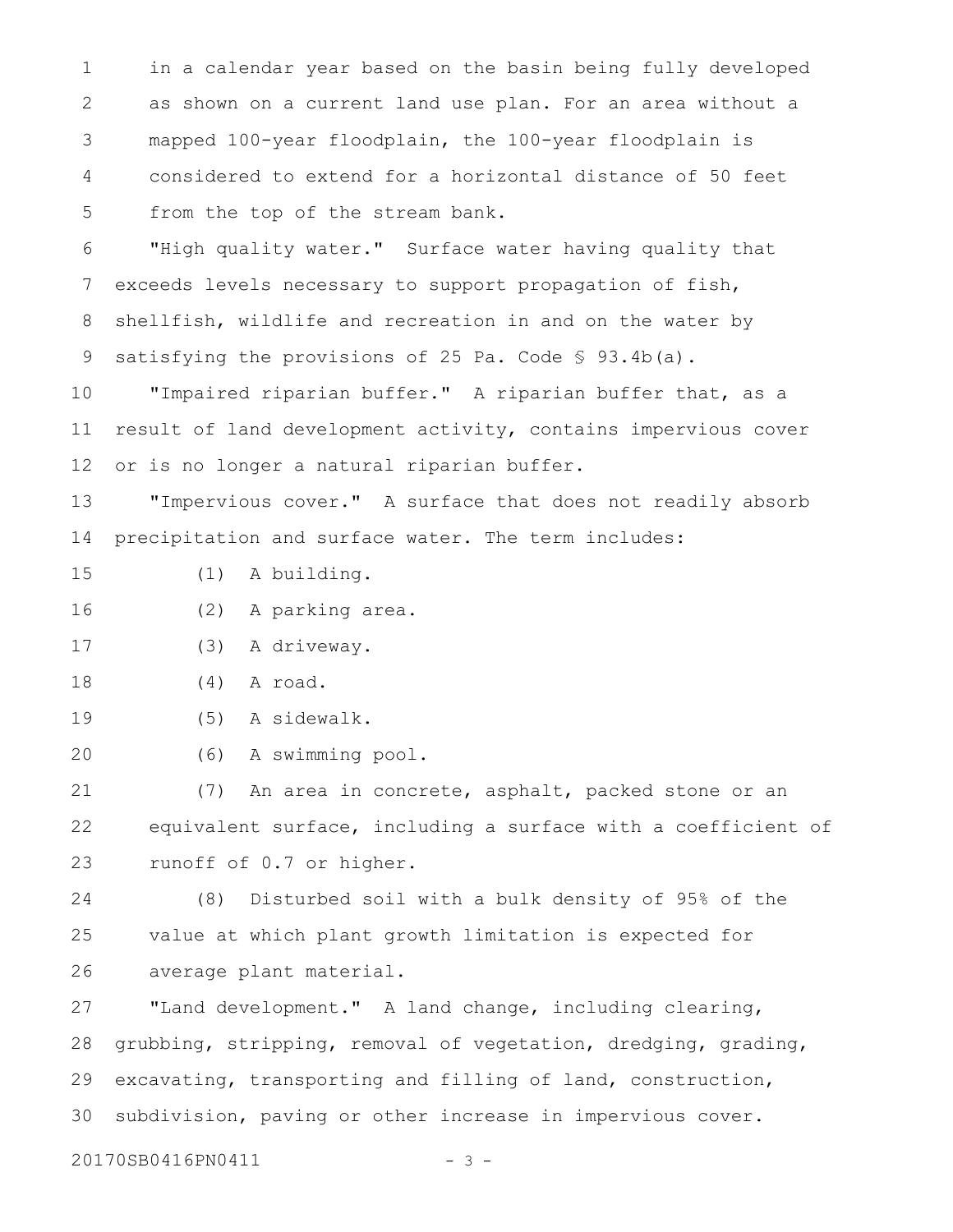"Land development activity." An act that comprises, facilitates or results in land development. 1 2

"Municipality." A political subdivision of this Commonwealth, including a county, city, borough, township, incorporated town or home rule municipality. 3 4 5

"Natural riparian buffer." A riparian buffer dominated by native vegetation, including trees, shrubs or herbaceous plants, and providing any of the following functions: 6 7 8

(1) maintaining the integrity of an adjacent stream channel or shoreline or helping stabilize a stream bank, including reducing erosion; 9 10 11

(2) reducing the impact of an upland source of pollution by trapping, filtering or converting sediments, nutrients or other contaminants; 12 13 14

(3) supplying food, cover, shelter, habitat or thermal protection to fish, other aquatic life or other wildlife; 15 16

(4) protecting or benefiting the ecological and absorptive capacity of soil, floodplain or wetland area; 17 18

(5) increasing storage and infiltration of floodwater and reducing floodwater velocity; or 19 20

(6) reducing the impact of climate change by absorbing greenhouse gases. 21 22

"Nonconforming use or structure." A use or structure that was legally established prior to the effective date of this section, but does not comply with the provisions of this act. "Nontidal wetlands." An area not influenced by tidal fluctuations that is inundated or saturated by surface water or groundwater at a frequency and duration sufficient to support, and under normal circumstances support a prevalence of vegetation typically adapted for life in saturated soil 23 24 25 26 27 28 29 30

20170SB0416PN0411 - 4 -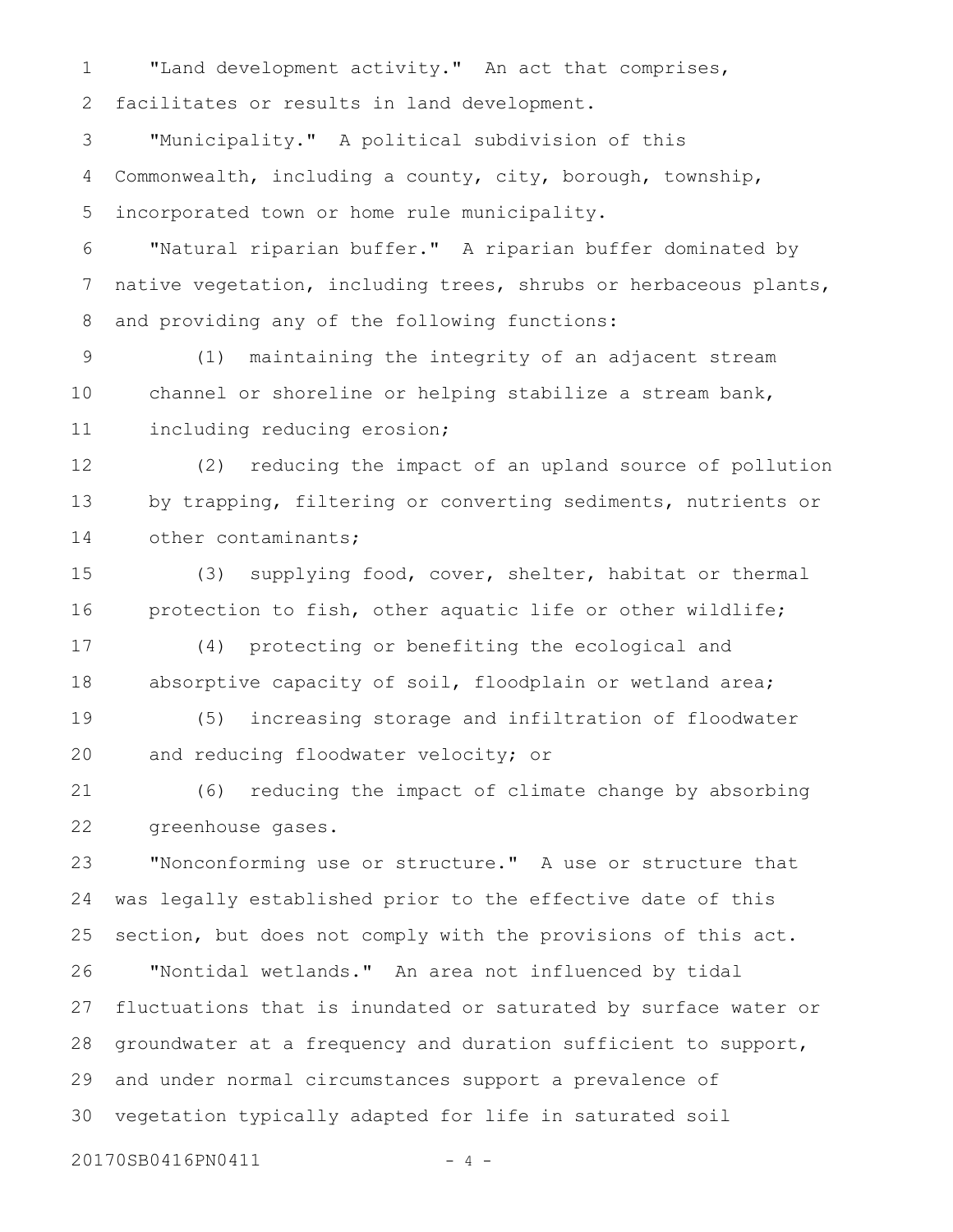conditions. 1

"One hundred-year floodplain." The area of land adjacent to a stream that is subject to inundation during a storm event that has a recurrence interval of 100 years. 2 3 4

"Ordinance." An ordinance adopted by a municipality for riparian buffers. 5 6

"Permit." A final permit issued by a municipality for undertaking a land development activity. 7 8

"Person." An individual, partnership, firm, association, joint venture, public or private corporation, trust, estate, commission, board, public or private institution, utility, cooperative, city, county or other political subdivision and an interstate body or other legal entity. 9 10 11 12 13

"Pollution." Contamination of waters of this Commonwealth, including contamination by alteration of the physical, chemical or biological properties of the waters, or change in temperature, taste, color or odor of the waters, or the discharge of a liquid, gaseous, radioactive, solid or other substance into the waters that does, will or is likely to: 14 15 16 17 18 19

20

(1) degrade water quality;

(2) create a nuisance; 21

(3) render waters harmful, detrimental or injurious to: 22 23

(i) public health, safety or welfare;

(ii) domestic, municipal, commercial, industrial, agricultural, recreational or other legitimate beneficial use; or 24 25 26

(iii) livestock, wild animals, birds, or fish or other aquatic life; or 27 28

(4) cause or contribute to the failure of a water body to meet applicable water quality standards or criteria 29 30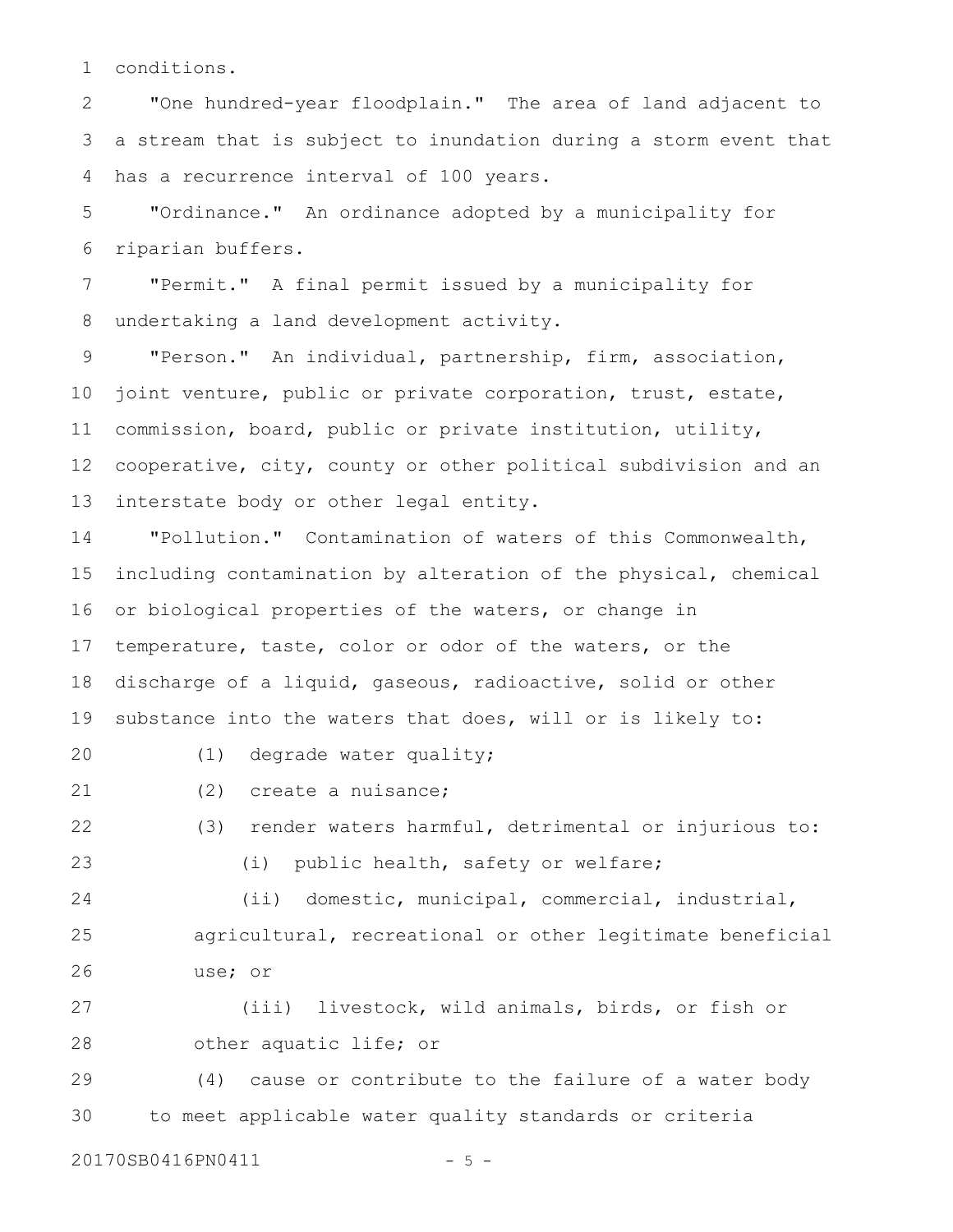enacted by the Commonwealth or a river basin commission of which the Commonwealth is a voting member. 1 2

"Riparian." Belonging or related to the bank of a water body, river, stream, wetland, lake, pond or impoundment. "Riparian buffer area." An area adjacent to a water body. "Riparian buffer restoration." Returning an impaired riparian buffer to a natural riparian buffer dominated by native vegetation, including trees, shrubs or herbaceous plants. "Sewage facility." As used in the act of January 24, 1966 (1965 P.L.1535, No.537), known as the Pennsylvania Sewage Facilities Act. 3 4 5 6 7 8 9 10 11

"Stream." A perennial or intermittent watercourse with a defined channel, bed and banks. 12 13

"Stream bank." Sloping land that contains a stream channel and the normal flow of the stream. 14 15

"Stream channel." The part of a watercourse either naturally or artificially created that contains an intermittent or perennial base flow of groundwater origin. A base flow of groundwater origin may be distinguished by any of the following physical indicators: 16 17 18 19 20

(1) Hydrophytic vegetation, hydric soil or other hydrologic indicators in the area where groundwater enters the stream channel in the vicinity of the stream headwaters, channel bed or channel banks. 21 22 23 24

25

(2) Flowing water not directly related to a storm event.

(3) A historical record of a local high groundwater table, including a well or stream gauge record. 26 27 28

"Vernal pond." A small body of standing water that forms in the spring from meltwater and is often dry by midsummer or may be dry before the end of the spring growing season. 29 30

20170SB0416PN0411 - 6 -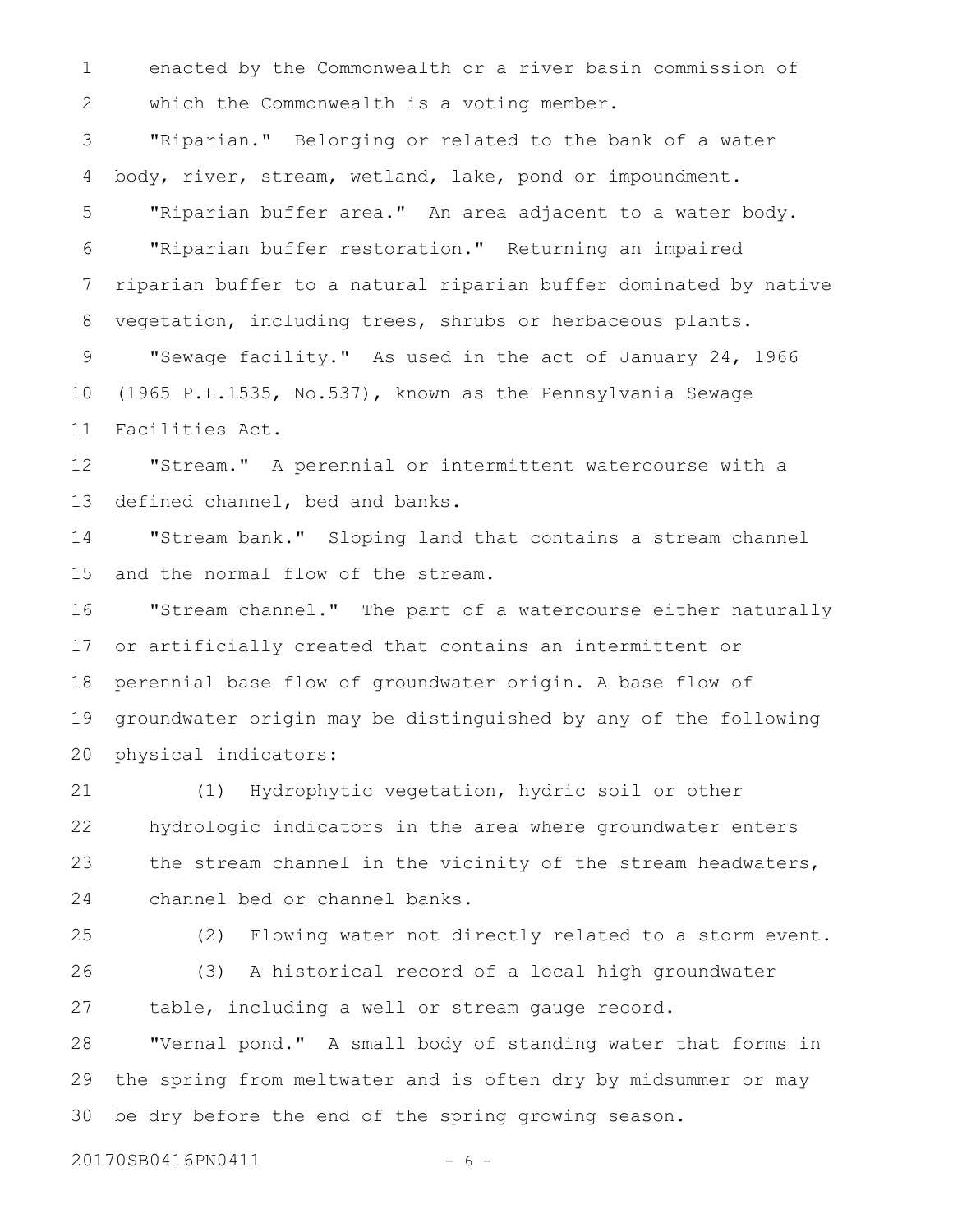"Water body." A natural or manmade pond, lake, wetland, impoundment, stream or watercourse. The term does not include a pond or facility designed and constructed solely to contain storm water. 1 2 3 4

"Watercourse." A channel of conveyance of surface water having a defined bed and banks, including a stream, river, brook or creek, whether natural or artificial, with perennial, intermittent or seasonal flow. The term does not include a channel or ditch designed and constructed solely to carry storm water. 5 6 7 8 9 10

"Watershed." The land area that drains into a particular stream, water body or watercourse. 11 12

Section 3. Protection of existing riparian buffers. 13

(a) Prohibition.--Except as provided below, land development may not be permitted within a riparian buffer area. 14 15

(b) Width of riparian buffer area.--Except as required under subsection (c), the width of the riparian buffer area protected under subsection (a) shall be a minimum of 100 feet on each side of the stream as measured from the top of the bank. 16 17 18 19

(c) Additional width requirements.--The following apply: 20

(1) If the water body is designated as high quality or exceptional value, the minimum width shall be 300 feet on each side of the water body as measured from the top of the bank. 21 22 23 24

(2) In the case of the presence of a nontidal wetland or vernal pond wholly or partially within the riparian buffer area, an additional 25 feet shall be added to the widths under this section from the wetland or vernal pond boundary. 25 26 27 28

(3) The following additional distances shall be added to the minimum widths under this section based on the following 29 30

20170SB0416PN0411 - 7 -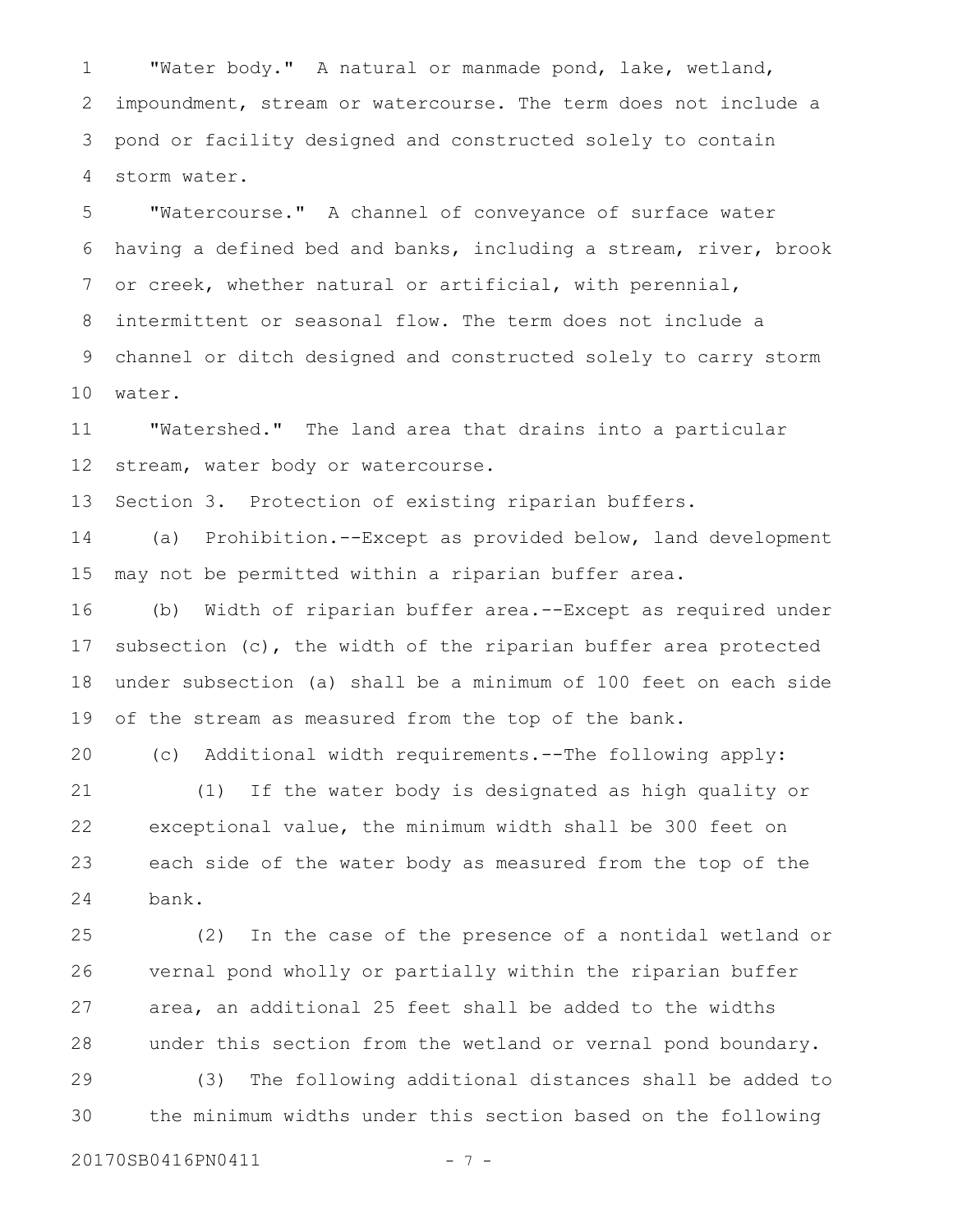formula: 1

(i) ten feet if slope is 10% - 15%; (ii) twenty feet if slope 16% - 17%; (iii) thirty feet if slope is 18% - 20%; (iv) fifty feet if slope is 21% - 23%; (v) sixty feet if slope is 24% - 25%; or (vi) seventy feet if slope exceeds 25%. (4) If the water body has been identified as impaired in accordance with section 303 of the Federal Water Pollution Control Act (62 Stat. 1155, 33 U.S.C. § 1313) and implementing State regulations, an additional 50 feet shall be added to the minimum 100 foot width. In the case of a water body that has been identified as impaired by the department, the developer may choose to either extend the riparian buffer area an additional 50 feet from the top of the bank beyond the other requirements or to implement the following improvements in the riparian buffer area and in the developed area adjacent to the riparian buffer area: (i) The improvements to the buffer area shall be as follows: 2 3 4 5 6 7 8 9 10 11 12 13 14 15 16 17 18 19 20

(A) Fifty percent or more of trees planted in the riparian buffer area must be of two inch caliper or greater. Tree species composition shall consist of a diverse mix of native tree species planted in the proper hydrologic zone as listed in Appendix B of the Pennsylvania Stormwater Best Management Practices Manual. 21 22 23 24 25 26 27

(B) An applicant shall develop and implement an operation and maintenance plan for the riparian buffer to be approved by the department. The 28 29 30

20170SB0416PN0411 - 8 -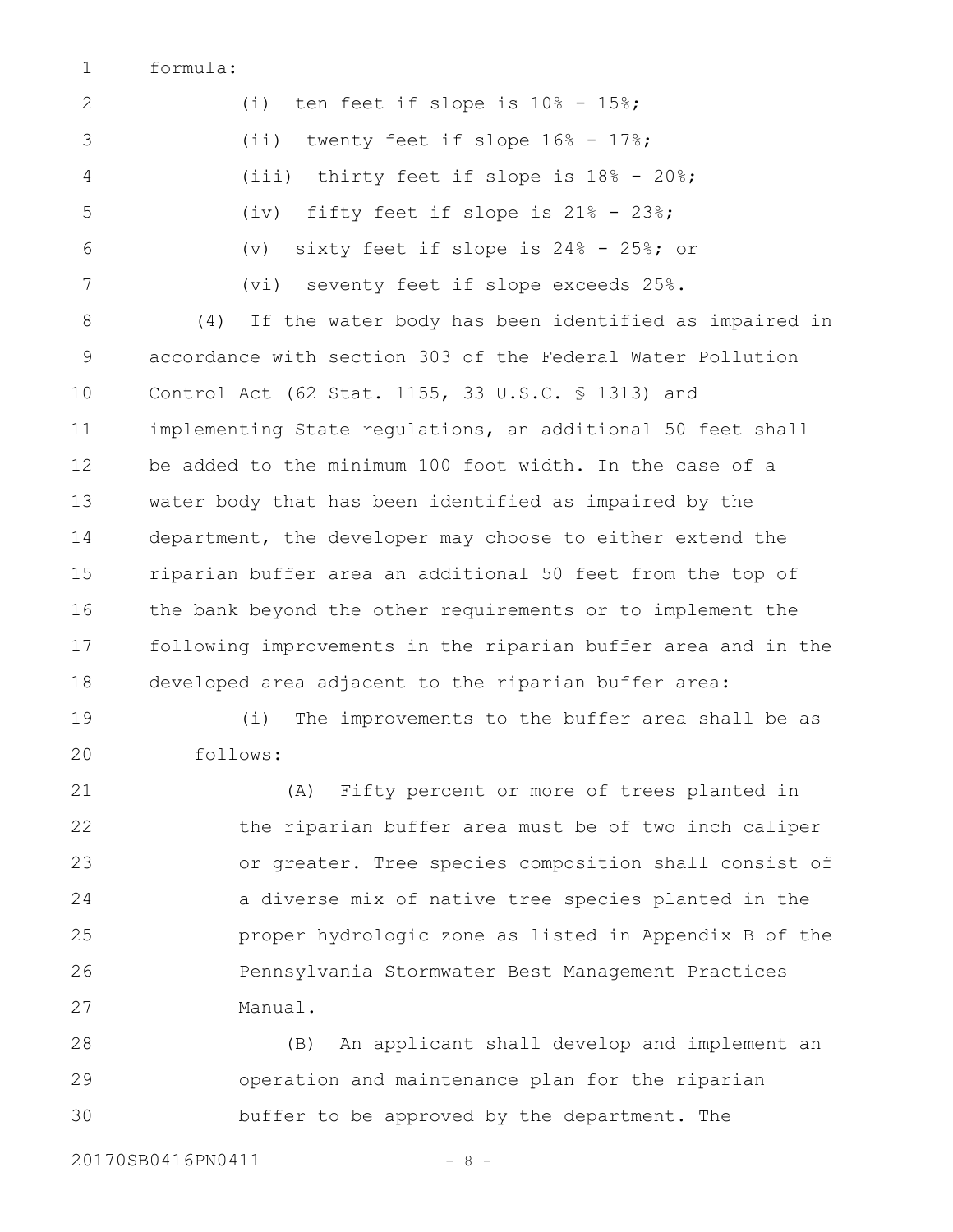operation and maintenance plan shall require maintenance activities for a minimum of five years, include measures to control invasive species, deer and rodent damage and require replacement of all deceased trees for a minimum of the first three years. 1 2 3 4 5 6

(C) An applicant shall provide permanent protection of a riparian buffer area by placing a conservation easement on the property. 7 8 9

(ii) The improvements to the adjacent area shall be as follows: 10 11

(A) Achieve no net increase in predevelopment to postdevelopment volume, rate, peak and concentration of pollutants in water quality using alternative site design, low impact development principles such as limiting disturbance, infiltration best management practices and other environmentally sound storm water best management practices. 12 13 14 15 16 17 18

(B) Through deed restriction for the lots sold and as a condition of a final land development plan approval, ban the use of fertilizers, pesticides, herbicides or other chemicals on lawns and other portions of the property, except that herbicides may be used for invasive species control in riparian buffer areas if part of an operation and maintenance plan approved by the department. 19 20 21 22 23 24 25 26

(C) A development shall replace the trees removed during the development process with the caliper of removed trees matched by the sum of the caliper of replacement trees. 27 28 29 30

20170SB0416PN0411 - 9 -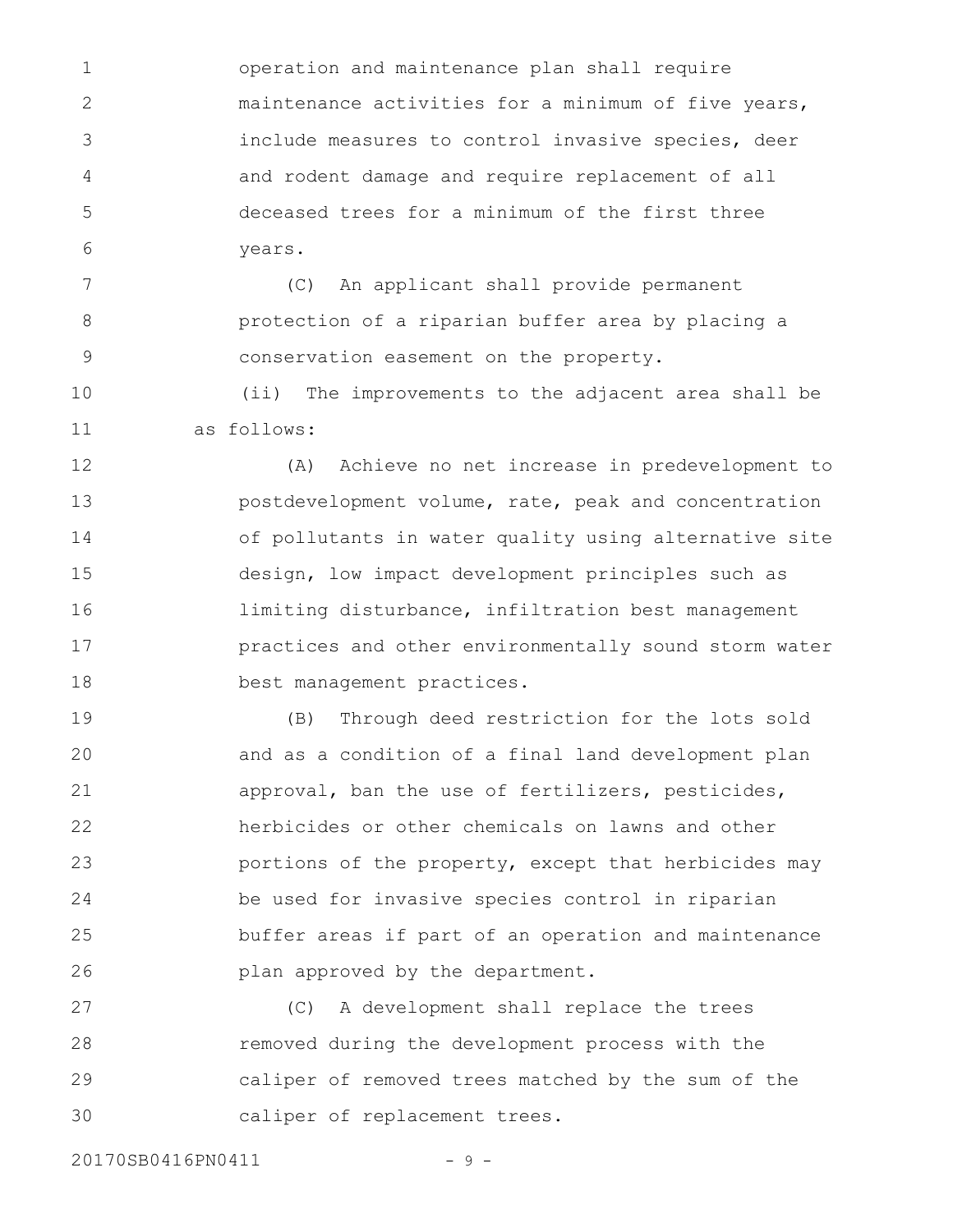(d) Condition of other approvals and permits.--Full compliance with the provisions of this act shall be a condition of an approval or permit by a Commonwealth agency or political subdivision, including the following: (1) An approval of land development activity. (2) A building permit. (3) A zoning hearing board approval. (4) A conditional use approval. (5) A subdivision approval. (6) An erosion and sediment control permit. (7) A grading permit. (8) An encroachment permit. (9) A National Pollutant Discharge Elimination System permit. (10) An approval for a planning module for a sewage facility. Section 4. Restoration of impaired riparian buffers. (a) General rule.--For a property with an impaired riparian buffer, riparian buffer restoration shall be a condition of a governmental approval or permit, including the following: (1) An approval of land development activity. (2) A building permit. (3) A zoning hearing board approval. (4) A conditional use approval. (5) A subdivision approval. (6) An erosion and sediment control permit. (7) A grading permit. (8) An encroachment permit. (9) A National Pollutant Discharge Elimination System permit. 1 2 3 4 5 6 7 8 9 10 11 12 13 14 15 16 17 18 19 20 21 22 23 24 25 26 27 28 29 30

20170SB0416PN0411 - 10 -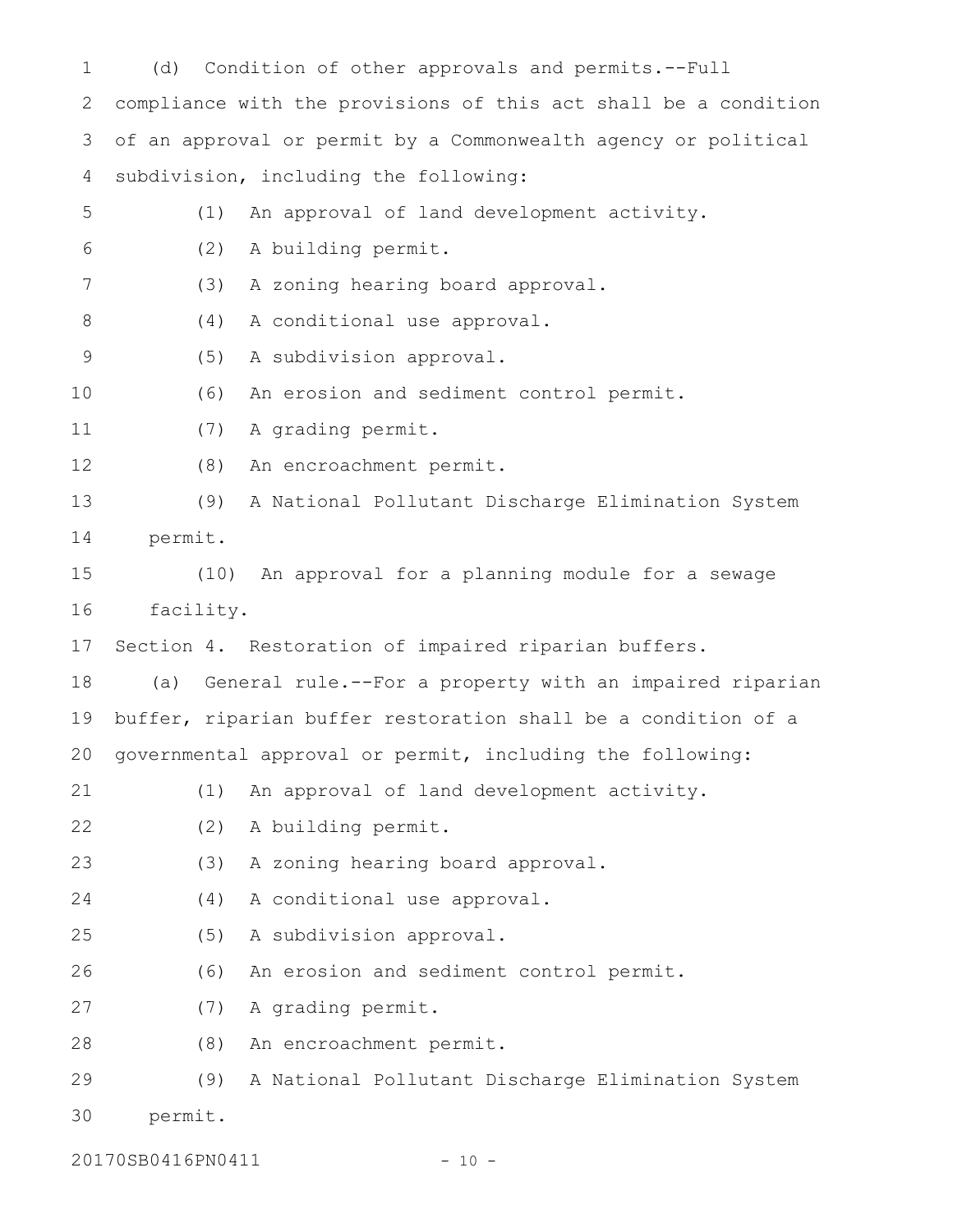(10) An approval for a planning module for a sewage facility. 1 2

(b) Requirement.--Riparian buffer restoration shall conform to the width requirements set forth in section 3. 3 4

(c) Trees and plants.--As part of riparian buffer restoration, 50% or more of the trees planted in the riparian buffer area must be of two inch caliper or greater. Plant species composition shall consist of a diverse mix of native species planted in the proper hydrologic zone as listed in Appendix B of the Pennsylvania Stormwater Best Management Practices Manual. 5 6 7 8 9 10 11

Section 5. Exemptions. 12

(a) Land development activity.--The following land uses shall be exempt from a prohibition or requirement under section 3 or 4: 13 14 15

(1) A land use existing as of the effective date of this act, except as follows: 16 17

(i) when the existing land use or a building or structure involved in the use is enlarged, increased or extended to occupy a greater area of land; 18 19 20

(ii) when the existing land use or a building or structure involved in the use is moved, in whole or in part, to another portion of the property; or 21 22 23

(iii) when the existing land use ceases for a period of more than one year. 24 25

(2) Agricultural production that is consistent with Federal and State law, the regulations promulgated by the department and best management practices established by the State Conservation Commission and the Department of Agriculture. 26 27 28 29 30

20170SB0416PN0411 - 11 -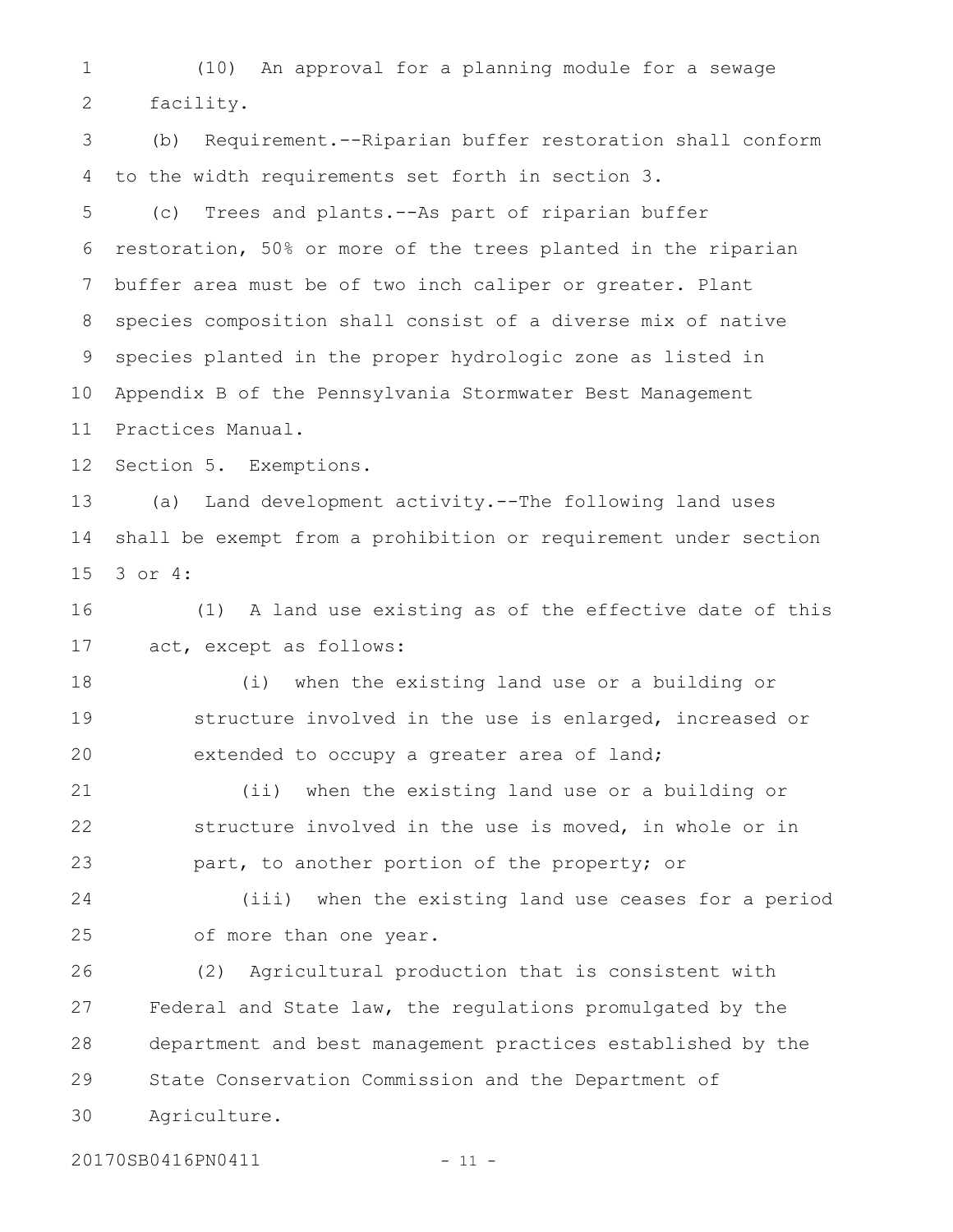(3) Selective logging provided that the logging practices comply with the best management practices set forth by the Bureau of Forestry, provided the logging does not occur within 100 feet of a stream. 1 2 3 4

(4) A crossing by a transportation facility or utility line. The issuance of a permit for a use or activity under this paragraph is contingent upon the completion of: 5 6 7

(i) A feasibility study that identifies alternative routing strategies that do not impact a riparian buffer area. 8 9 10

(ii) A mitigation plan to minimize impacts on the riparian buffer area utilizing natural channel design practices to the greatest degree possible. 11 12 13

(5) A temporary stream restoration project, stream bank restoration project or vegetation restoration project to restore the stream or riparian zone to an ecologically healthy state utilizing natural channel design practices to the greatest degree possible. 14 15 16 17 18

(6) A structure that, by its nature, cannot be located anywhere except within the riparian buffer area. The structure shall include a dock, boat launch, public water supply collection, treatment, storage and distribution facility, facility for natural water quality treatment and purification and sewage collection, conveyance, treatment and disposal facility. The structures shall provide for the minimum practicable disturbance of the riparian buffer area by minimizing size and location and by taking advantage of collocation, if possible. A storm water conveyance structure or outfall that is not included in this group and shall be located outside of the buffer area. 19 20 21 22 23 24 25 26 27 28 29 30

20170SB0416PN0411 - 12 -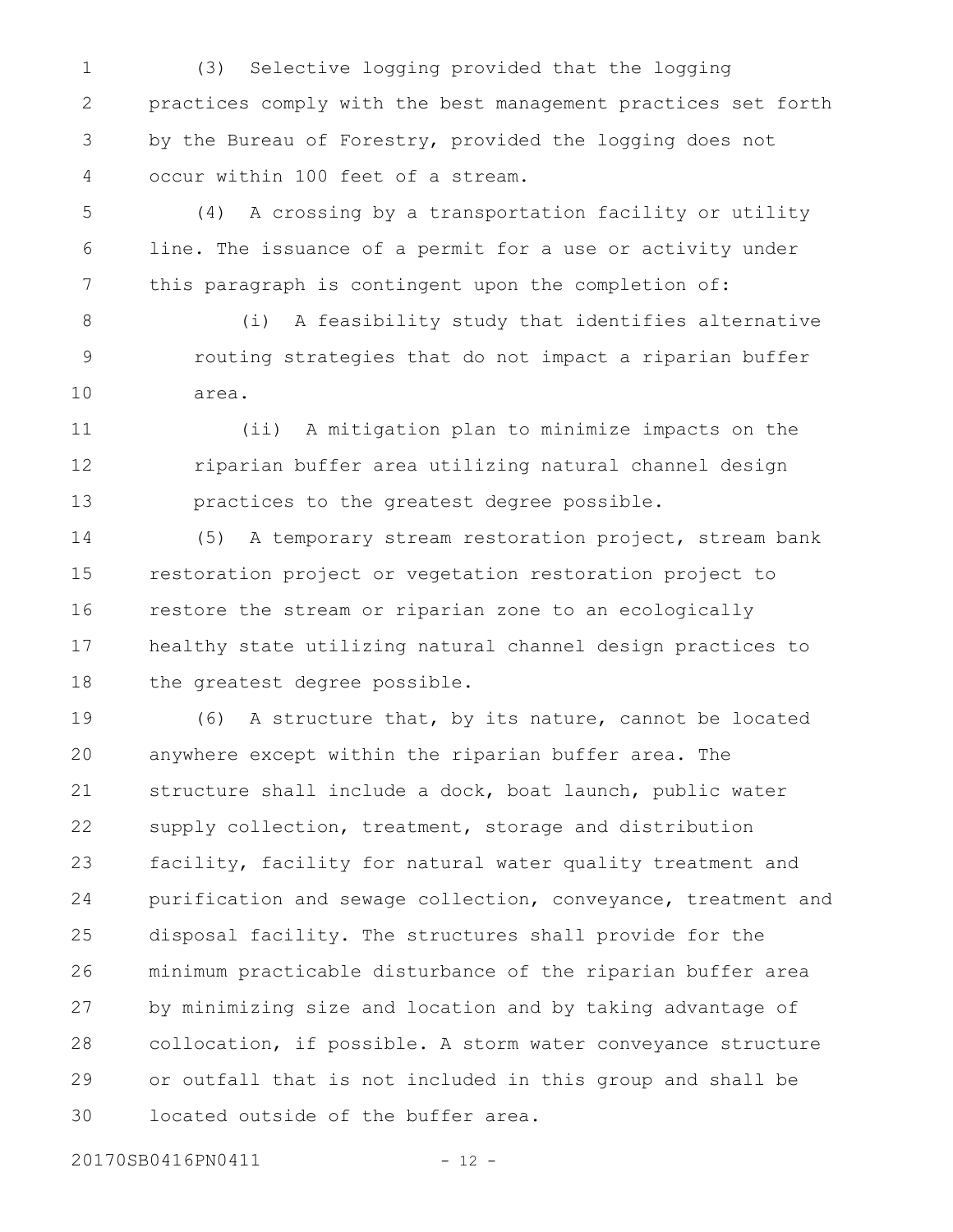(7) A wildlife and fisheries management activity consistent with the purposes of, but not limited to: (i) The act of December 5, 1972 (P.L.1277, No.283), known as the Pennsylvania Scenic Rivers Act. (ii) The act of April 28, 1978 (P.L.87, No.41), known as the Pennsylvania Appalachian Trail Act. (iii) The act of June 23, 1982 (P.L.597, No.170), known as the Wild Resource Conservation Act. (iv) 30 Pa.C.S. (relating to fish). (v) 34 Pa.C.S. (relating to game). (8) Construction of a single-family residence, including the usual appurtenances, if: (i) Based on the size, shape or topography of the property, as of the effective date of this section, it is not reasonably possible to construct a single-family dwelling without encroaching upon the riparian buffer area. (ii) The land development conforms with all other zoning and land use regulations. (iii) The dwelling is not located, in whole or part, in a 100-year floodplain. (iv) A septic tank, septic drain field or other sewage management facility is not located within the riparian buffer area. (v) To the maximum extent practicable the dwelling avoids disturbance of the riparian buffer area. (vi) An encroachment into the riparian buffer area is offset by an equal amount of wider riparian buffer width elsewhere on the same property so the average width and total area of the riparian buffer meet the 20170SB0416PN0411 - 13 -1 2 3 4 5 6 7 8 9 10 11 12 13 14 15 16 17 18 19 20 21 22 23 24 25 26 27 28 29 30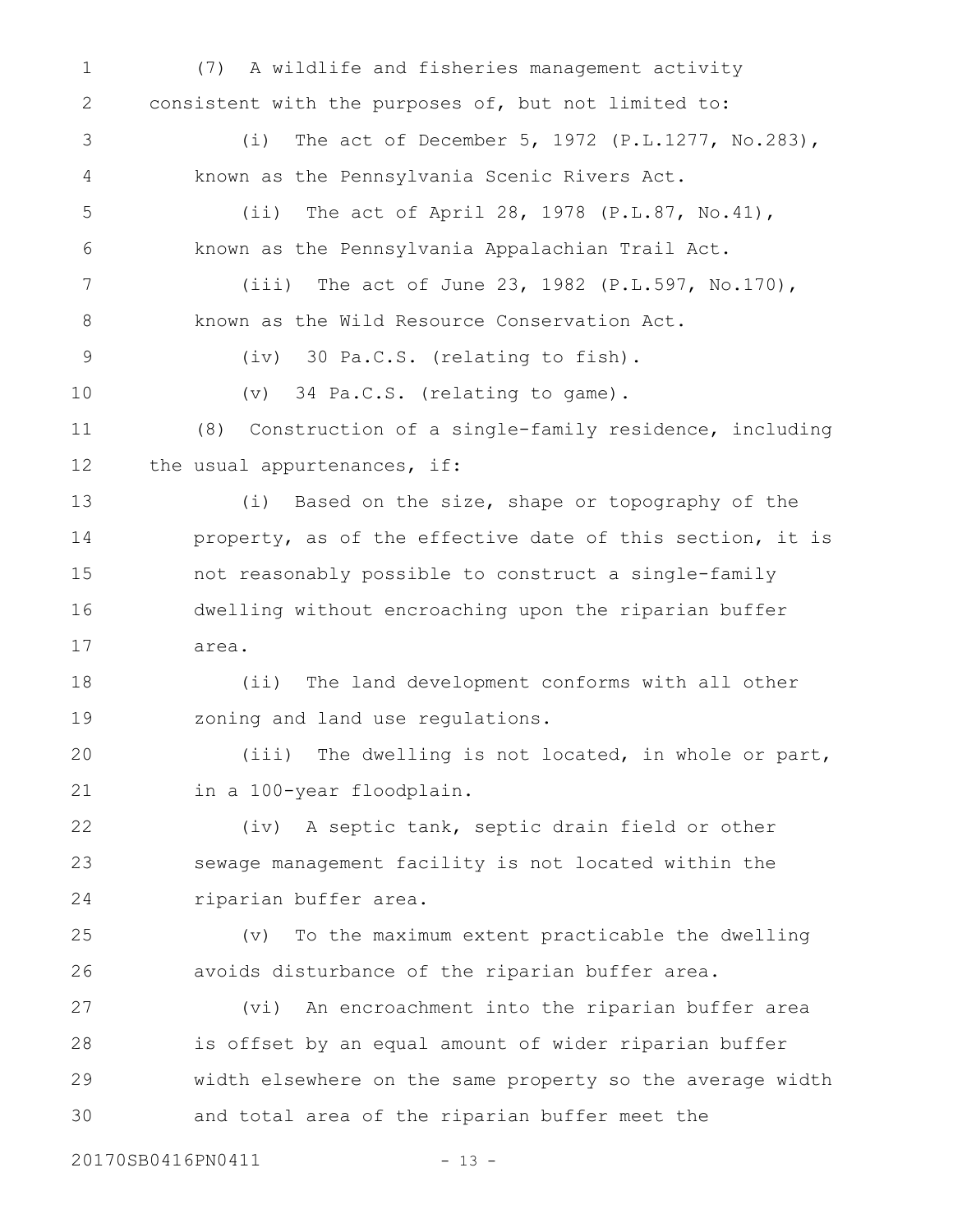1

requirements as set forth in section 3.

(vii) The construction, dwelling or property was not originally presented for approval and following the effective date of this act, is not part of a multilot subdivision. 2 3 4 5

(9) Other uses permitted by the department under the act of June 22, 1937 (P.L.1987, No.394), known as The Clean Streams Law, and the act of November 26, 1978 (P.L.1375, No.325), known as the Dam Safety and Encroachments Act. (b) Requirements.--The exempted uses, structures and activities shall comply with the requirements of 25 Pa. Code Ch. 102 (relating to erosion and sediment control) and the applicable best management practices and may not diminish water quality except as permitted by the department. 6 7 8 9 10 11 12 13 14

(c) Location.--The exempted uses shall be located as far from the stream bank as reasonably possible. 15 16

Section 6. Municipal authority. 17

(a) Authority.--A municipality may enact a local land use ordinance to protect, preserve and restore riparian buffers. A riparian buffer ordinance adopted by a municipality shall conform to this act. 18 19 20 21

(b) Existing ordinance.--A municipality that has enacted a riparian buffer ordinance prior to the effective date of this section may continue to enforce the ordinance until: 22 23 24

25

(1) the municipality revises or amends the ordinance; or

(2) the municipality is required by law to update a municipal ordinance necessary to implement an applicable watershed storm water management plan under the act of October 4, 1978 (P.L.864, No.167), known as the Storm Water Management Act, or fulfill a legal obligation regarding its 26 27 28 29 30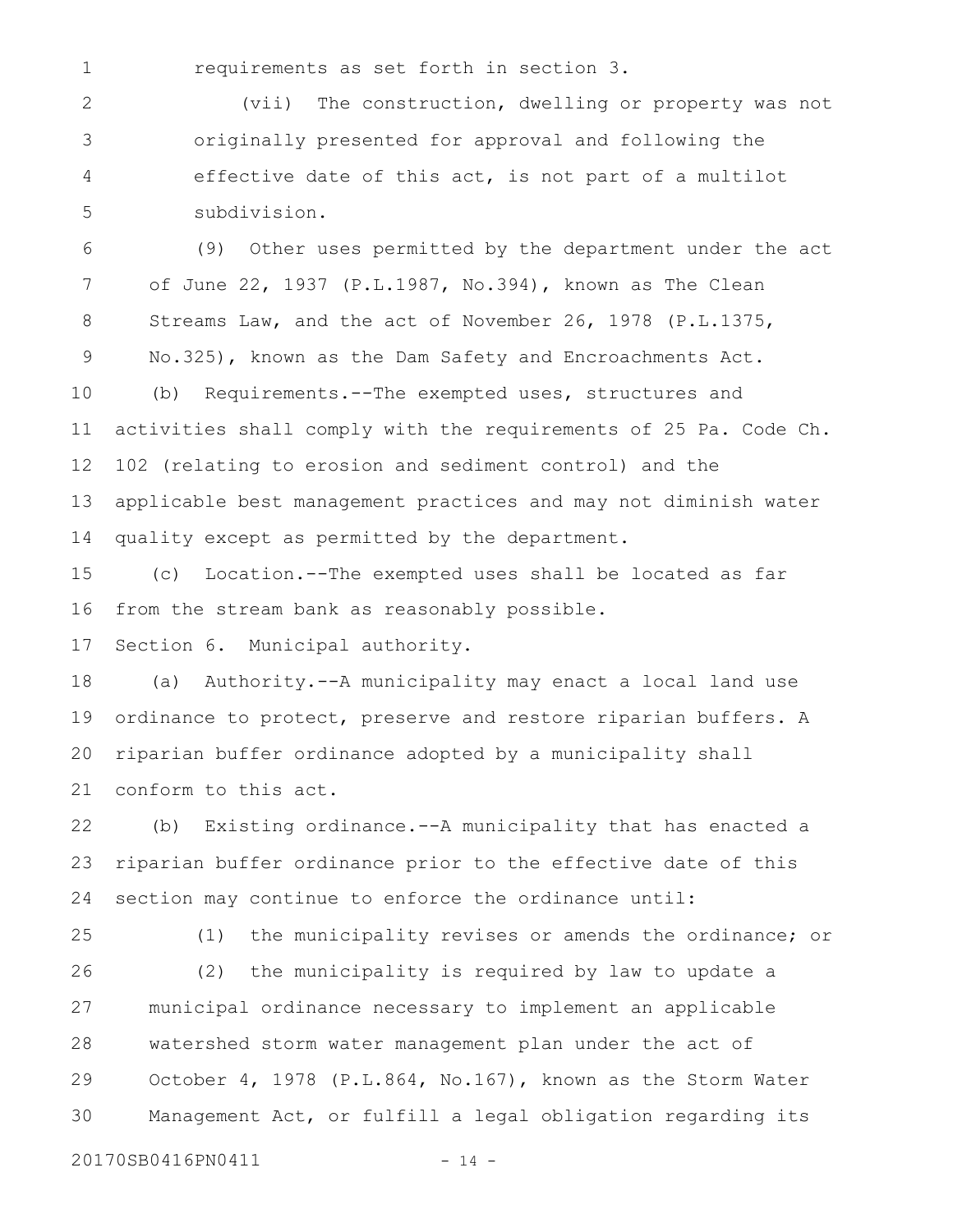Municipal Separate Storm Sewer Program or total maximum daily load. At this time, the municipality shall amend the ordinance to conform to the provisions of this act. (c) Variances.--A municipality that enacts an ordinance under this act shall provide for the consideration of variances. The following apply: 1 2 3 4 5 6

(1) In granting a variance, the municipality may allow the buffer width to be relaxed and the permitted buffer area to become narrower at some points as long as the average width and total area meet the requirements under section 3. The averaging of the buffer area may be used to allow for the presence of an existing structure or to recover a lost lot, however, the buffer width may not be narrowed by more than 25%, and new land development activity may not take place within the 100-year floodplain. 7 8 9 10 11 12 13 14 15

(2) The municipality may offer credit for additional density elsewhere on the site in compensation for the loss of developable land due to the requirements of this act. The compensation may increase the total number of dwelling units on the site up to the amount permitted under the base zoning requirements. 16 17 18 19 20 21

(3) A municipality may grant a variance if the applicant demonstrates any of the following: 22 23

(i) Strict compliance would prevent all economic use of the property or constitute a legally defined taking. (ii) The project would serve a public need and no 24 25 26

feasible alternative is available. 27

(iii) The project consists of the repair and maintenance of public improvements where avoidance and minimization of adverse impacts to the riparian buffer 28 29 30

20170SB0416PN0411 - 15 -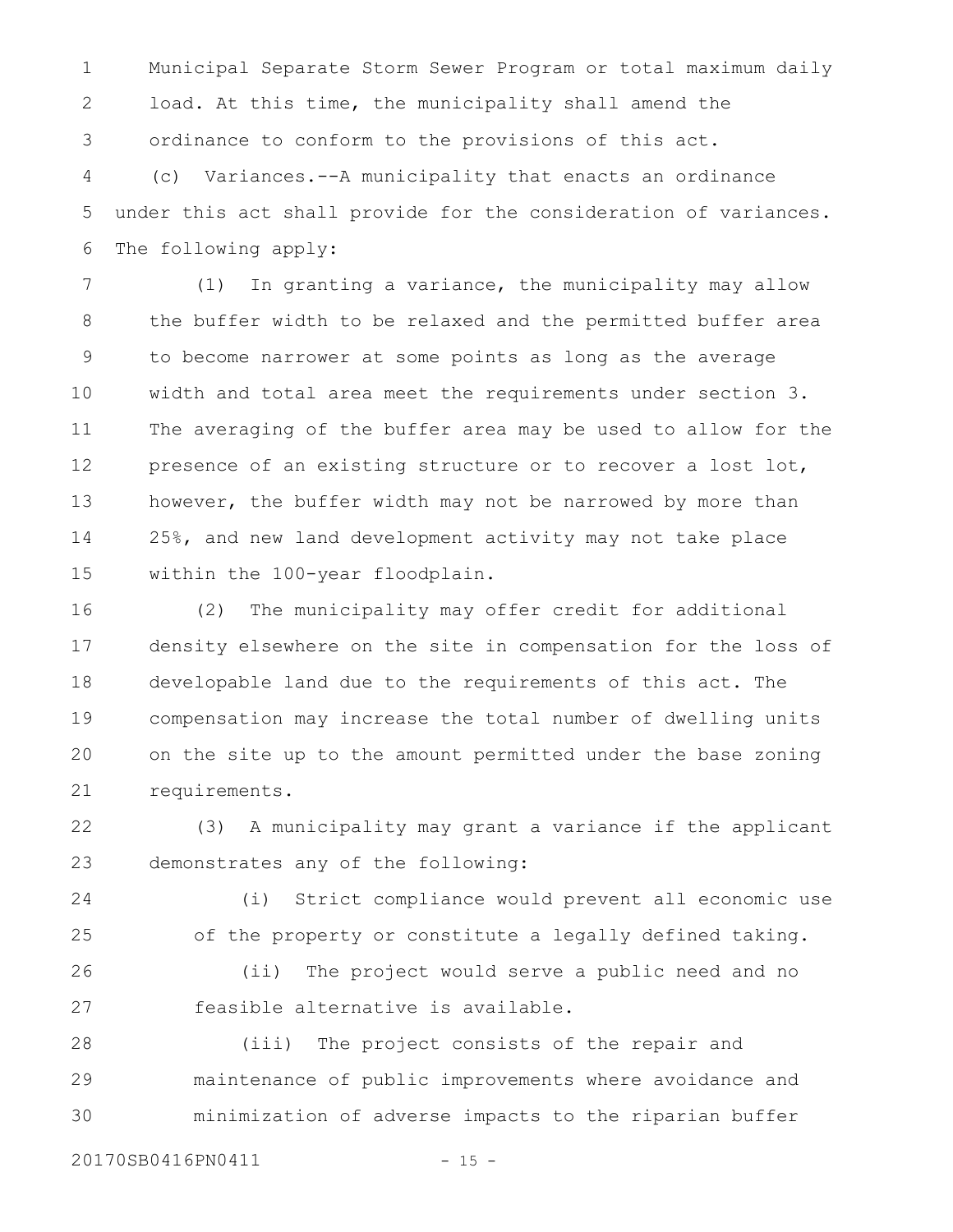area have been addressed. 1

2

(4) The following procedures apply:

(i) An applicant shall submit a written request for a variance to the municipality. The application shall include specific reasons justifying the variance and any other information necessary to evaluate the proposed variance request. 3 4 5 6 7

(ii) The municipality may require an alternative analysis that clearly demonstrates that no other feasible alternatives exist and that minimal impact will occur as a result of the project or development. 8 9 10 11

(iii) In granting a request for a variance, the municipality may require additional site design, landscape planting, fencing, the placement of signs and the establishment of water quality best management practices in order to reduce impacts on water quality, wetlands and floodplains. 12 13 14 15 16 17

(d) Inspections.--The municipality may conduct investigations where probable cause exists to carry out its authority as prescribed in this act. For this purpose, the municipality may enter where probable cause exists upon public or private property to investigate and inspect property that contains riparian buffers. 18 19 20 21 22 23

24

(e) Enforcement.--The following apply:

(1) The zoning enforcement officer or other person designated by the governing body of a municipality shall enforce the requirements of this act in accordance with this section. 25 26 27 28

(2) If, upon inspection or investigation, the zoning enforcement officer or other authorized agent determines that 20170SB0416PN0411 - 16 -29 30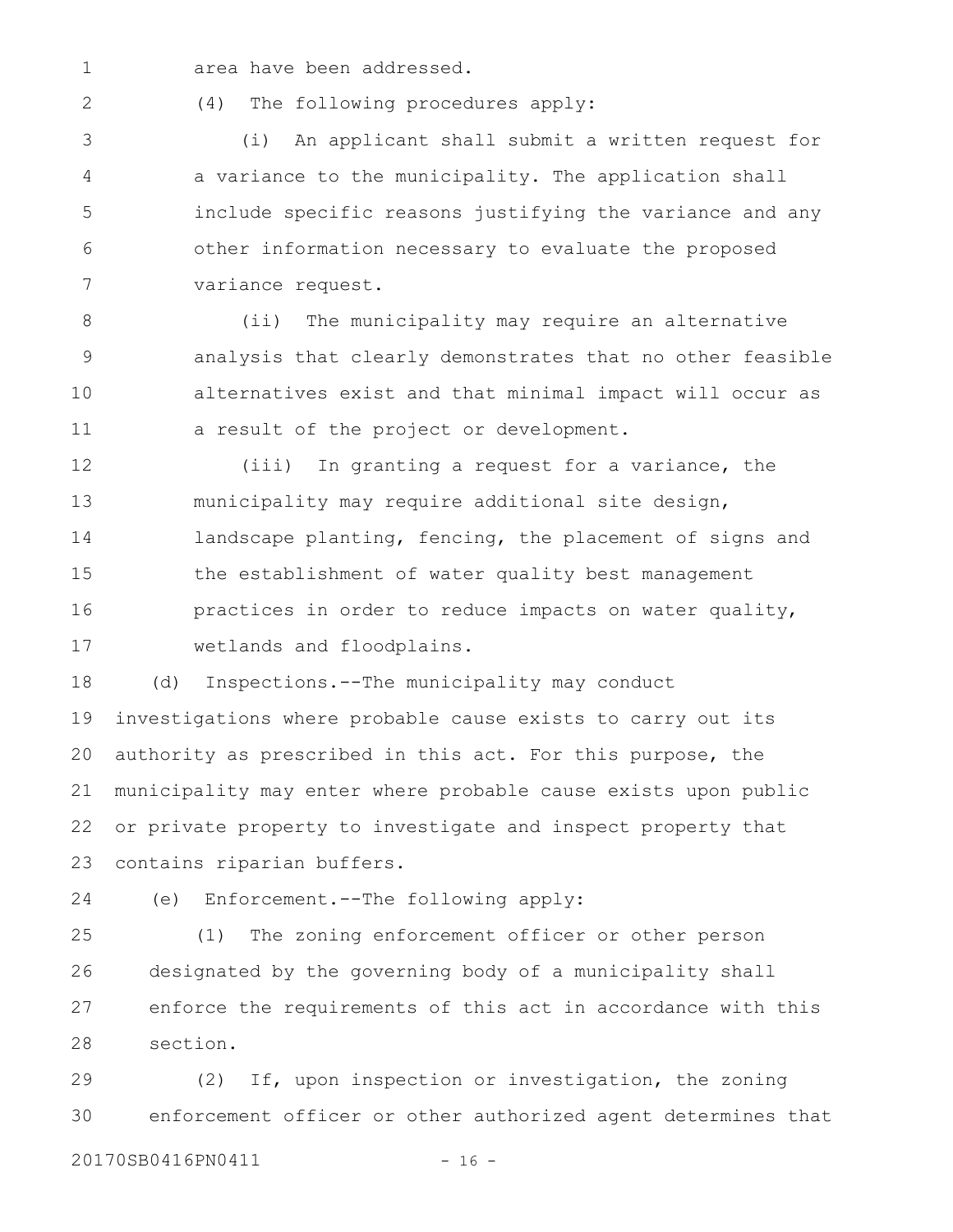an activity violates the requirements of this act, the activity shall be considered to be in violation of this act. 1 2

(3) Upon the determination of a violation, the municipality shall issue a notice of violation to the permit holder, property owner or party in charge of the activity on the property. The notice must be in writing and require the immediate stoppage of the work on the property. The notice shall include: 3 4 5 6 7 8

9

(i) The name and address of the owner.

(ii) The address or description and location of the property where the violation occurred. 10 11

12

(iii) A description of the violation.

(iv) A description of the corrective actions needed to return to compliance and a time schedule to complete the corrective actions. 13 14 15

(4) Where an emergency exists, a written notice shall not be required to stop work. Written notice of the stop-work order shall be presented to the appropriate responsible parties within three business days of the emergency order. Section 7. Powers and duties of department. 16 17 18 19 20

(a) General rule.--The department may grant a variance for a property located in a municipality that does not enact an ordinance under this act. 21 22 23

(b) Buffer area.--In granting a variance, the department may allow the buffer width to be relaxed and the permitted buffer area to become narrower at points if the average width and total area meet the requirements set forth in section 3. The averaging of the buffer area may be used to allow for the presence of an existing structure or to recover a lost lot. The buffer width may not be narrowed by more than 25%, and new land development 24 25 26 27 28 29 30

20170SB0416PN0411 - 17 -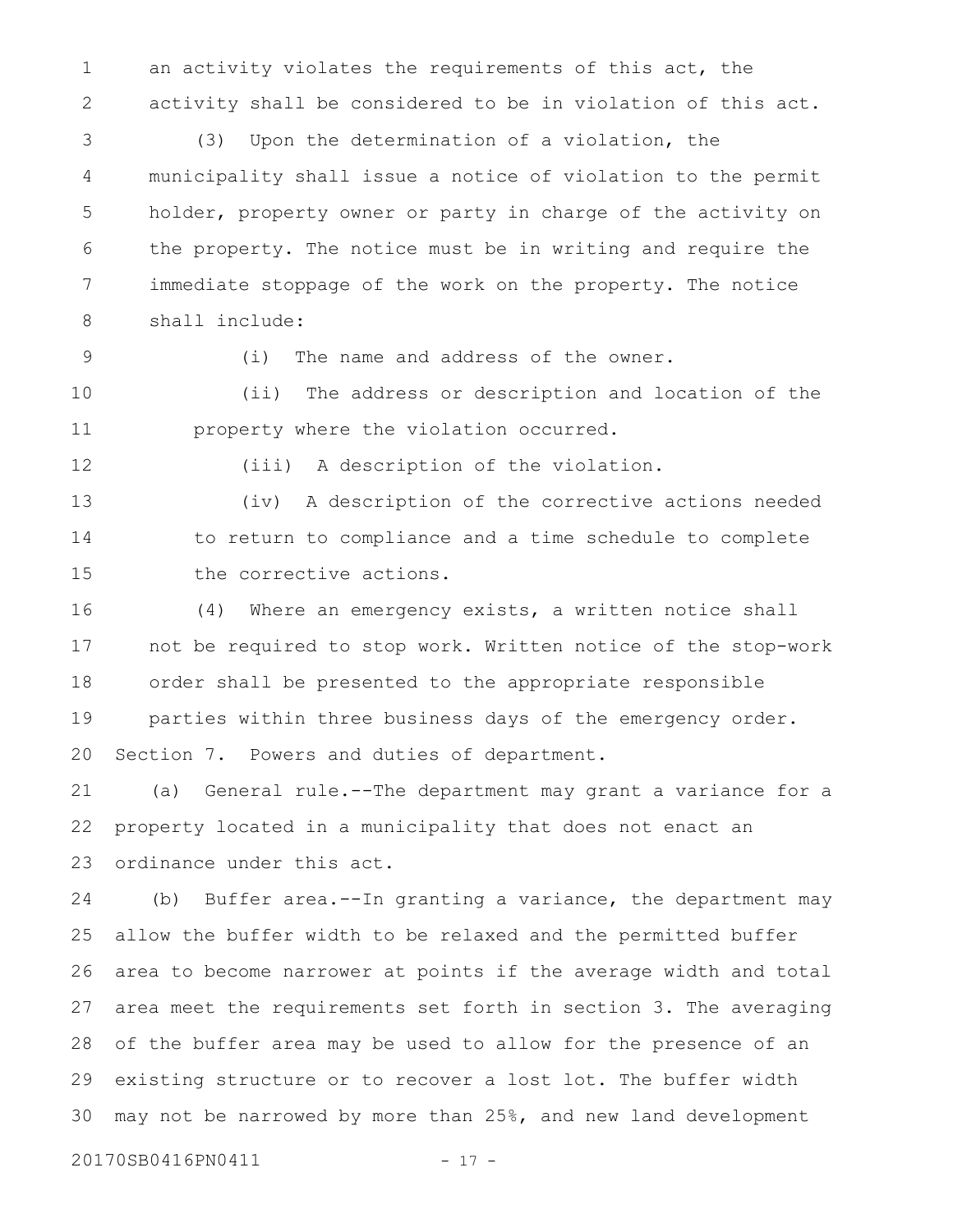activity may not take place within the 100-year floodplain. 1

(c) Grant criteria.--The department may grant a variance if an applicant for the variance demonstrates any of the following: 2 3

(1) Strict compliance would prevent all economic use of the property or constitute a legally defined taking. 4 5

(2) The project would serve a public need and a feasible alternative is not available. 6 7

(3) The project consists of the repair and maintenance of public improvements which addressed avoidance and minimization of adverse impacts to the riparian buffer area. (d) Application requirements.--In determining whether to grant a request for a variance, the following apply: 8 9 10 11 12

(1) An applicant for a variance must submit a written request for a variance to the department. The application shall include specific reasons justifying the variance and any other information necessary to evaluate the proposed variance. 13 14 15 16 17

(2) The department may require an analysis clearly demonstrating that feasible alternatives do not exist and that minimal impact will occur as a result of the project. 18 19 20

(3) The department may require additional site design, landscape planting, fencing, the placement of signs and the establishment of water quality best management practices in order to reduce impacts on water quality, wetlands and floodplains. 21 22 23 24 25

Section 8. Property inspections. 26

(a) General rule.--The department may enter upon a property at a reasonable time for the purpose of inspecting property that contains riparian buffers to enforce the provisions of this act. (b) Entry denial prohibited.--A person may not deny entry to 20170SB0416PN0411 - 18 -27 28 29 30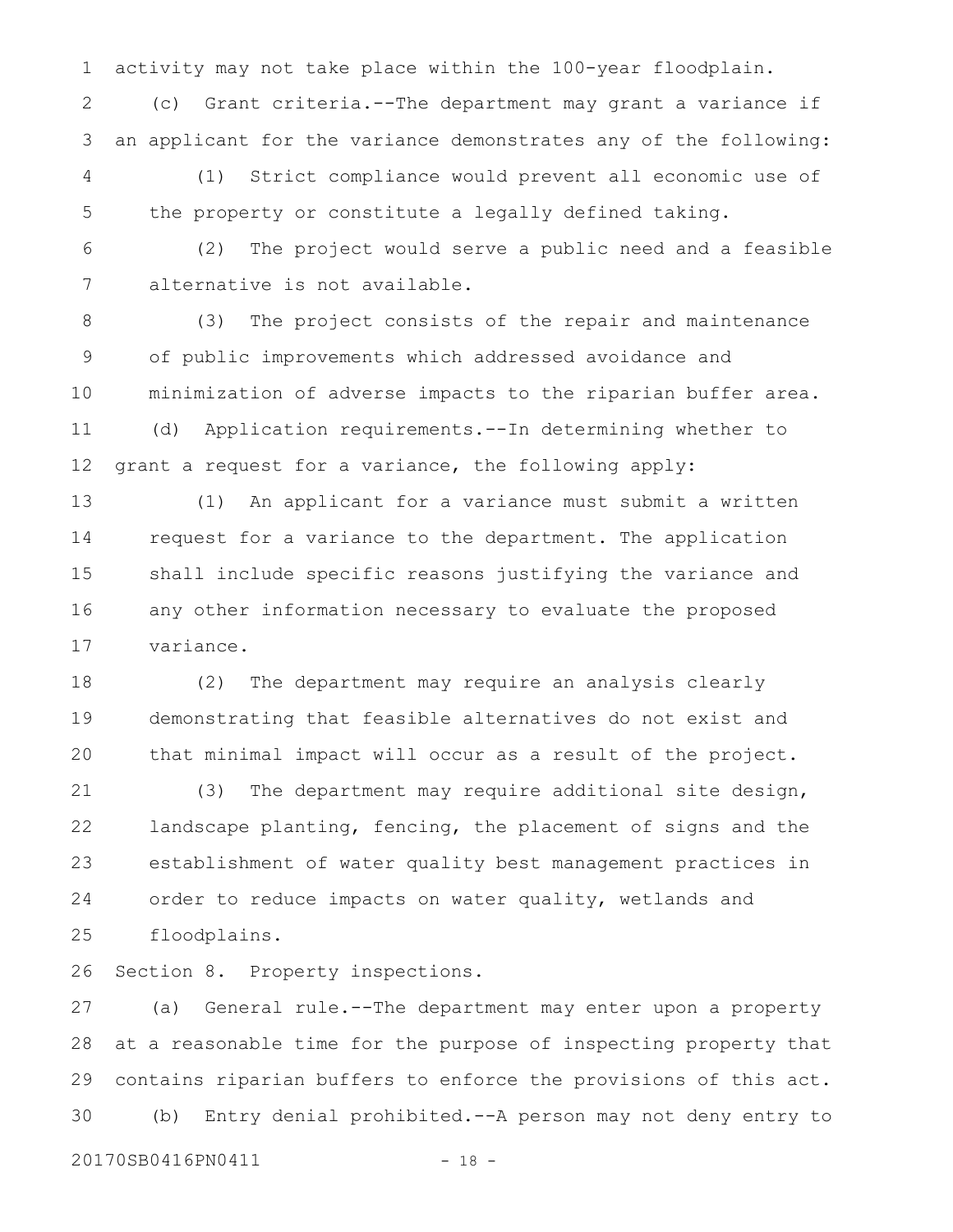any agent of the department conducting an inspection under subsection (a) or otherwise obstruct, hamper or interfere with the agent while conducting the inspection. 1 2 3

(c) Violations.--If the department determines that an activity violates the requirements of this act as a result of an investigation under subsection (a), the activity shall be in violation of this act. 4 5 6 7

(d) Violation notice.--Except as provided in subsection (e), upon determining a violation occurred under this act, the department shall issue a written notice of the violation to the permit holder, property owner or party in charge of the activity on the property. The notice shall require the immediate stoppage of all work on the property. The notice shall include all of the following: 8 9 10 11 12 13 14

15

(1) The name and address of the owner.

(2) The address or description of the property where the violation occurred. 16 17

18

(3) A description of the violation.

(4) A description of the corrective actions needed to return to compliance under this act and a time schedule to complete the corrective actions. 19 20 21

(e) Emergency order.--When an emergency exists as determined by the department, the department shall issue a stop-work order and may not provide the written notice required under subsection (d). Written notice as required under subsection (d) shall not be issued later than three business days of the order. Section 9. Delegation to a municipality. 22 23 24 25 26 27

(a) Authority to delegate.--The department may delegate to a municipality any responsibilities under this act. The municipality acting under the agreement shall have the same 28 29 30

20170SB0416PN0411 - 19 -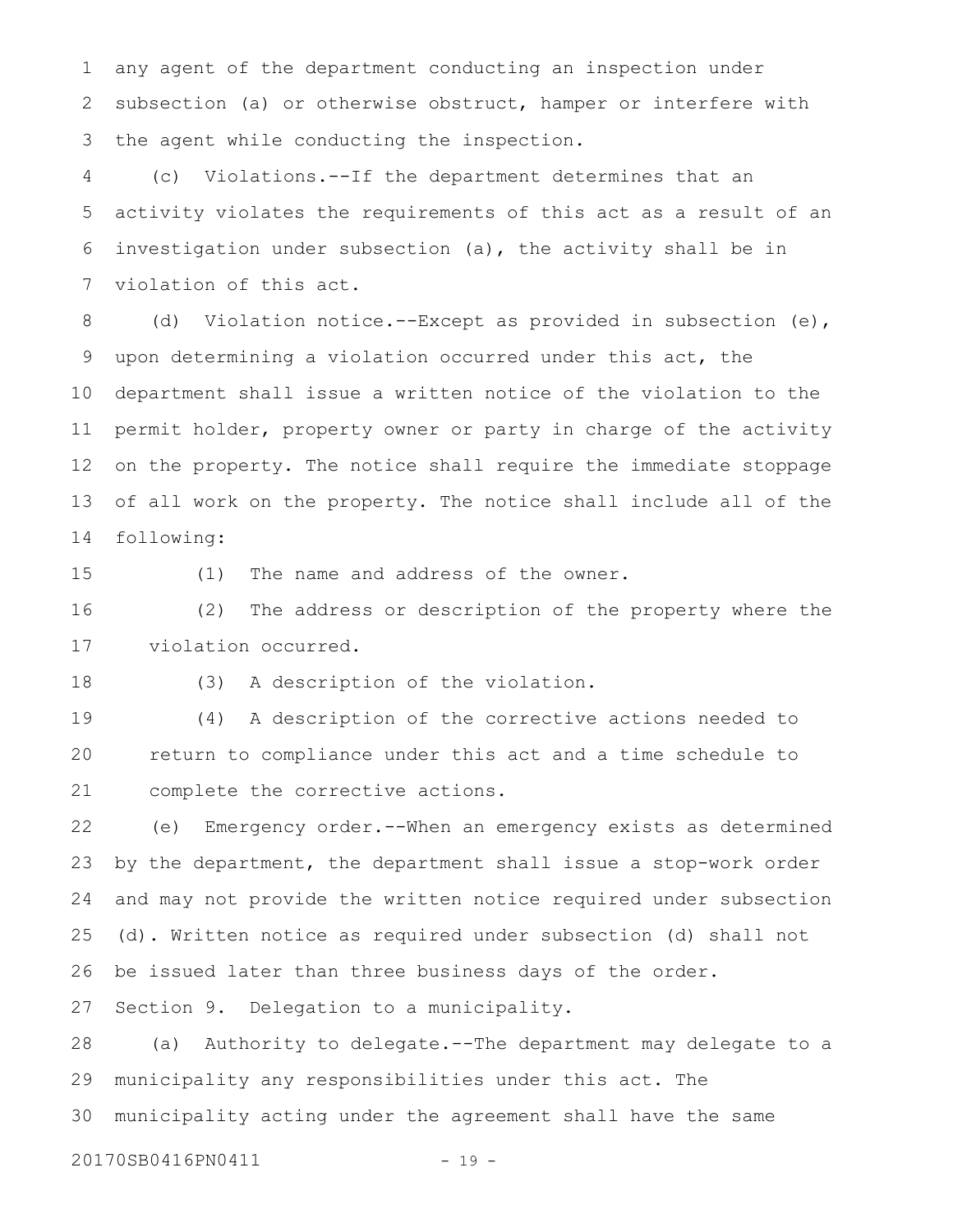powers and duties otherwise vested in the department under this act. 1 2

(b) Supervision.--The department shall monitor the activities of a municipality that acts under an agreement under subsection (a). 3 4 5

(c) Appeals.--No later than 30 days after notice of an action by a municipality under an agreement under subsection (a), a person aggrieved by the action may appeal to the Environmental Hearing Board in accordance with the act of July 13, 1988 (P.L.530, No.94), known as the Environmental Hearing Board Act. 6 7 8 9 10 11

Section 10. Municipal action appeals. 12

(a) General rule.--No later than 10 days after notice of an action by a municipality imposed under this act, a person aggrieved by the action may appeal in writing to the zoning hearing board. No later than 45 days after the zoning hearing board receives the appeal, the person shall receive a hearing before the zoning hearing board. 13 14 15 16 17 18

(b) Judicial review.--A person aggrieved by an action of a municipality imposed under this act shall have the right to appeal de novo to the court of common pleas of the county where the municipality is located. 19 20 21 22

Section 11. Penalties, civil action and liability for costs. (a) Penalties.--The penalties that may be assessed for a violation of this act may include: 23 24 25

(1) If, through inspection, it is determined that the corrective actions specified in a stop-work order have not been completed within the specified time, the responsible party shall be deemed in violation, and in addition to other penalties, a performance bond shall be subject to forfeiture. 26 27 28 29 30

20170SB0416PN0411 - 20 -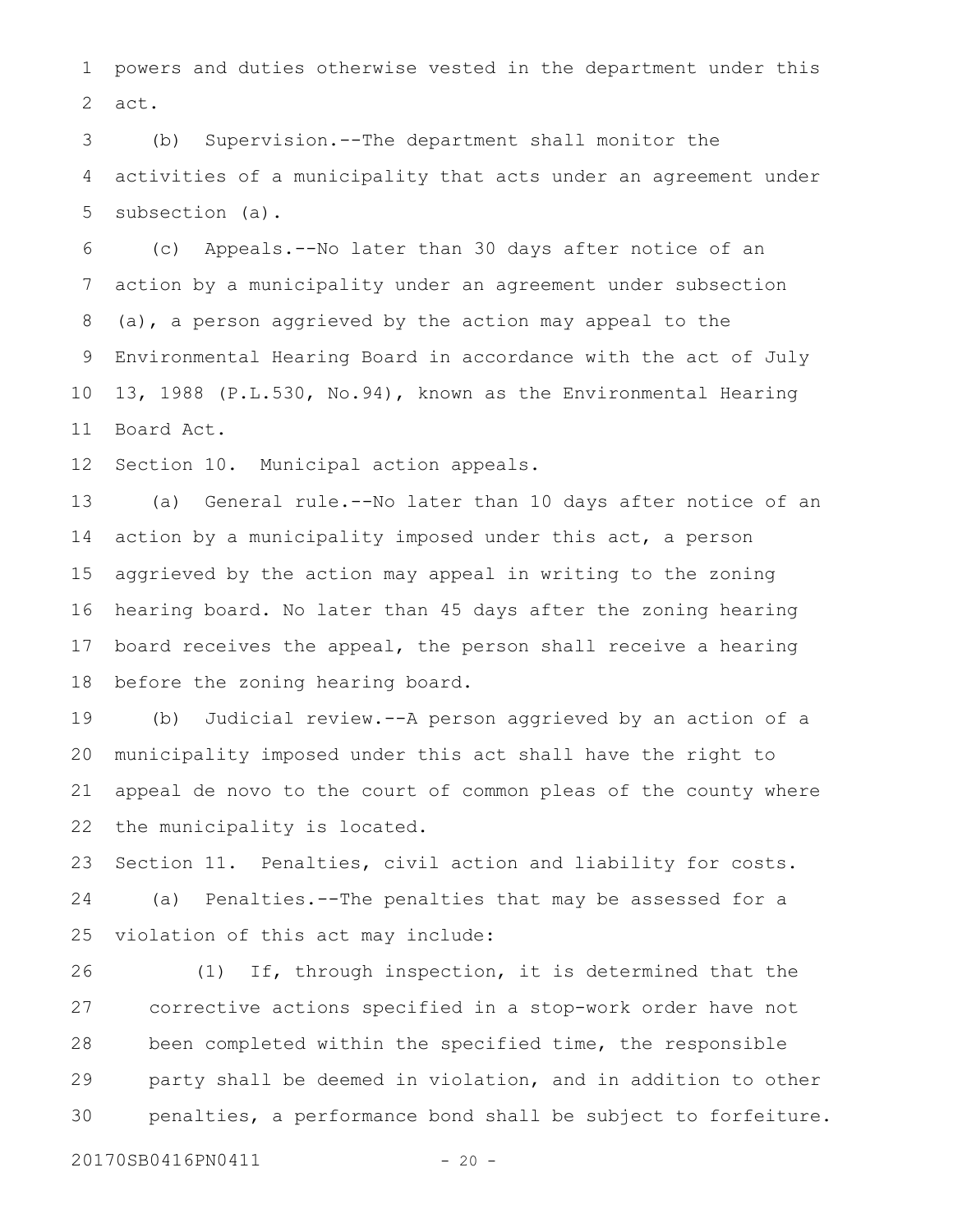(2) A permit issued by the department or a municipality may be suspended, revoked or modified if, through inspection, it is determined the corrective actions specified in a stopwork order have not been completed within the specified time. 1 2 3 4

(3) A person who violates a provision of this act, regulation or ordinance authorized under this act, permit condition or stop-work order and the owner of the land where the violation occurs shall be liable for a civil penalty of not less than \$1,000 and not more than \$2,000 per violation per day. Each day the violation continues shall constitute a separate offense. 5 6 7 8 9 10 11

12

(4) The following apply:

(i) If a person violates a provision of this act, regulation or ordinance authorized by this act, permitting conditions or stop-work order, the Commonwealth or municipality may issue a citation to the owner of the land where the violation occurs or other responsible person, requiring the person to appear in the appropriate court to answer charges for the violation. 13 14 15 16 17 18 19

(ii) Upon conviction, the owner of the land where the violation occurs or other responsible person shall be liable for a criminal penalty in the form of imprisonment for not more than 90 days or a fine of not less than \$1,000 and not more than \$2,000 per violation per day, or both. Every day that the violation continues will be considered a separate offense. 20 21 22 23 24 25 26

(b) Civil action for recovery of damages.--The following apply: 27 28

(1) In addition to any other sanction authorized under this act, a person who fails to comply with the provisions of 20170SB0416PN0411 - 21 -29 30